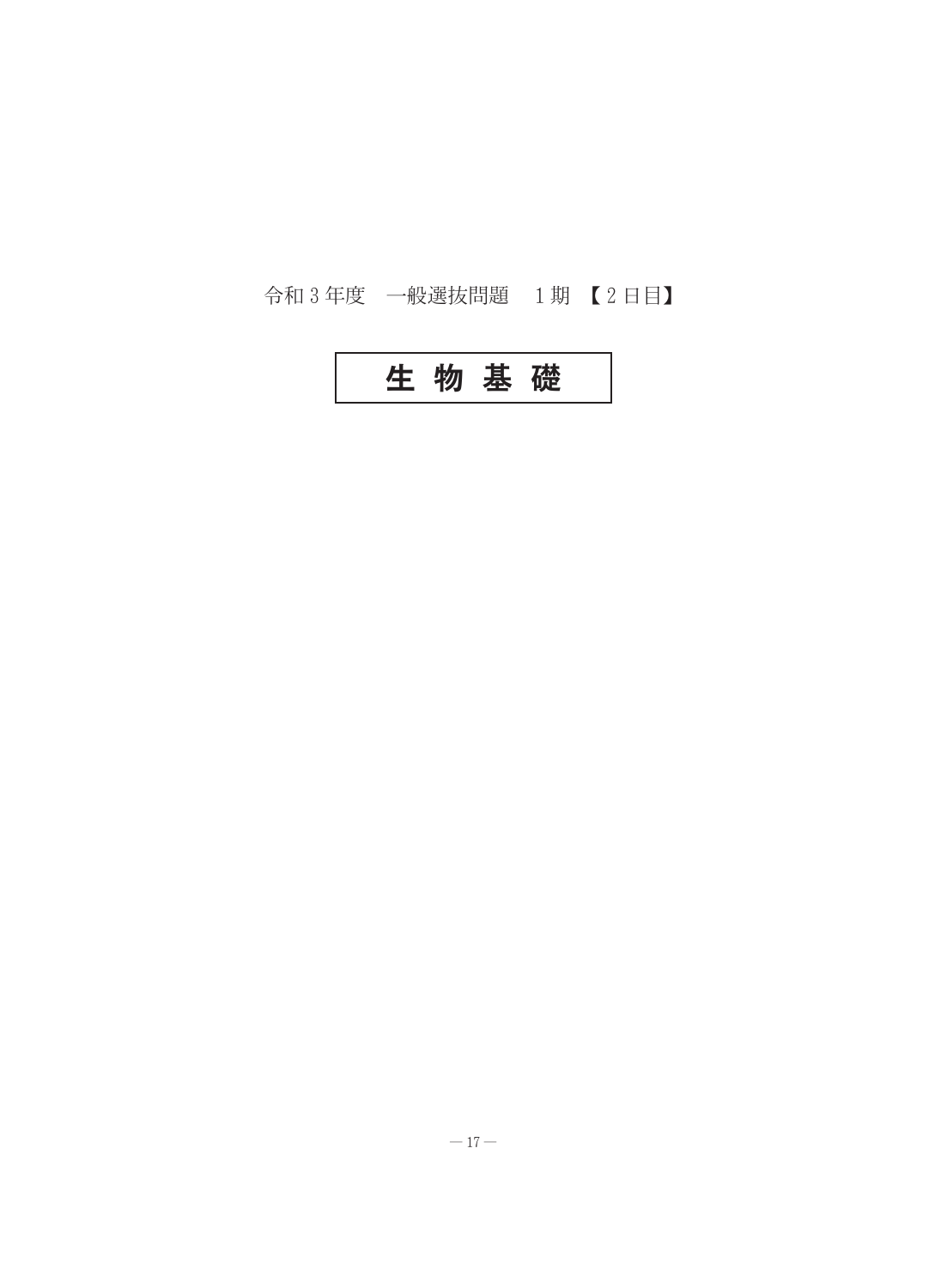# 一般選抜問題 1期【2日目】

生物基礎

 $\mathbf{1}$ 次の文章を読み、下の問いに答えなさい。

(25点)

細胞などの観察に利用される顕微鏡は、試料を透過してきた光を用いて観察する │ ⑷ │と,電子線を用いて観察する│ ⑸ │に大別できる。│ ⑷ │の <sub>マ</sub>分解能 は約0.2μmで観察手法が異なる位相差顕微鏡, 微分干渉顕微鏡, 蛍光顕微鏡など の種類も存在する。 (B) の分解能は約0.2nmで、透過型と (C) 型の2種類 がある。

- 問1 文章中の | (A) |, | (B) | にあてはまる適当な顕微鏡の名前は何か, それ ぞれ答えなさい。
- 問2 下線アの「分解能」とは何か、40字以内で説明しなさい。
- 問3 試料がもつ色を見分けることができ、細胞などを生きたまま観察することが できるのは | (A) |, | (B) | のどちらか、解答欄に記号で答えなさい。
- 問4 文章中の | C) | にあてはまる適当な語句は何か, 答えなさい。
- 問5 │ (A) │の接眼レンズ内に接眼ミクロメーターを入れ、ステージに対物ミク ロメーターをのせて観察したところ、下図のような目盛りが見られた。このと き接眼ミクロメーター1目盛りが示す長さは何μmか、答えなさい。なお、対 物ミクロメーターの1目盛りは1mmが100等分されている。

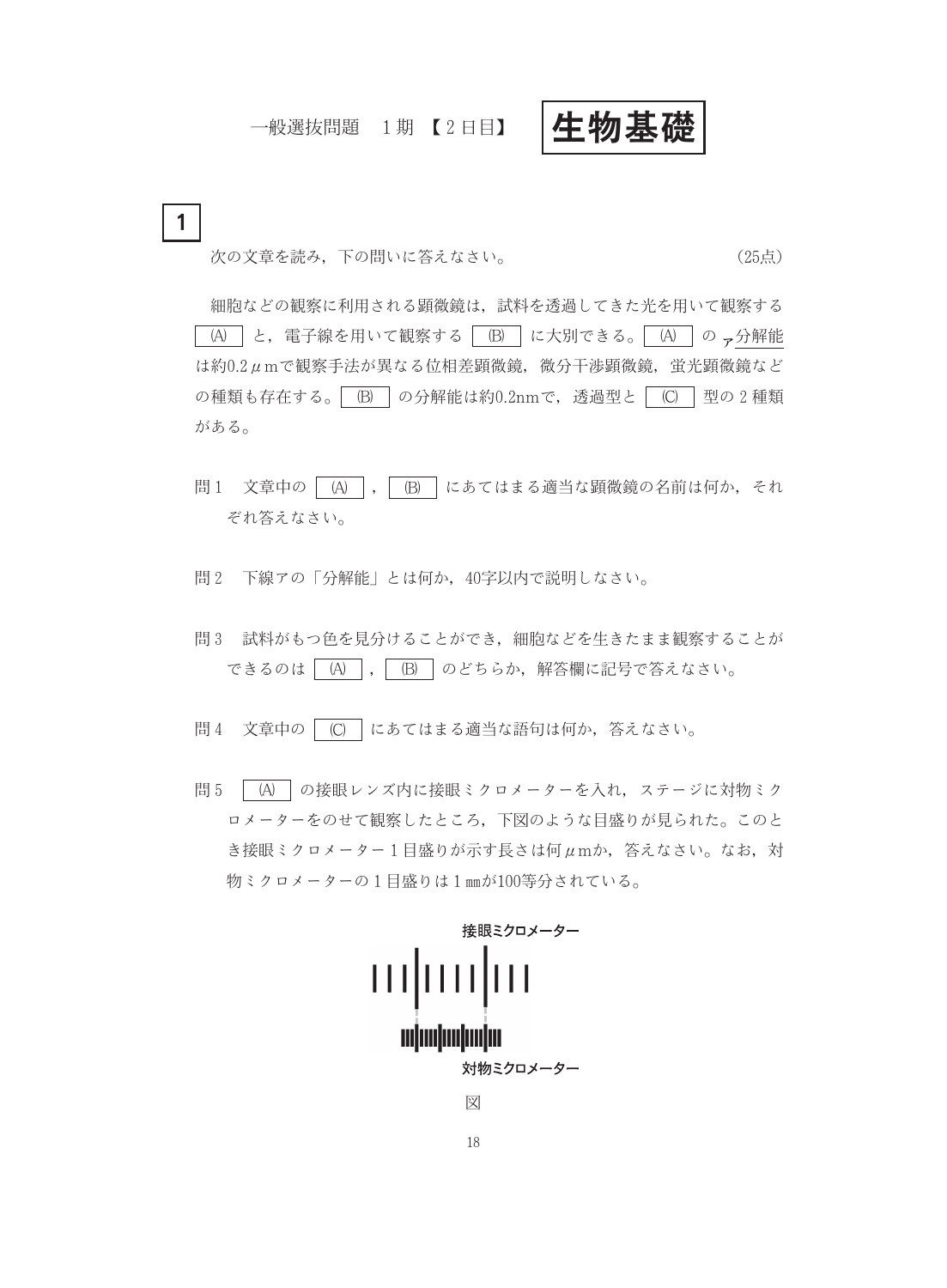- 問6 次の(1), (2)について答えなさい。
	- (1) 細胞や構造体の大きさについて、解答群の(a)~(f)を小さい順に並べ、記号で 答えなさい。
	- (2) (a)~(f)のうち肉眼でも見ることができるものはどれか、解答群から二つ選び 記号で答えなさい。

【解答群】

- (a) 葉緑体 (b) カエルの卵 (c) ゾウリムシ
- (d) インフルエンザウイルス (e) 大腸菌 (f) ヒトの口腔上皮細胞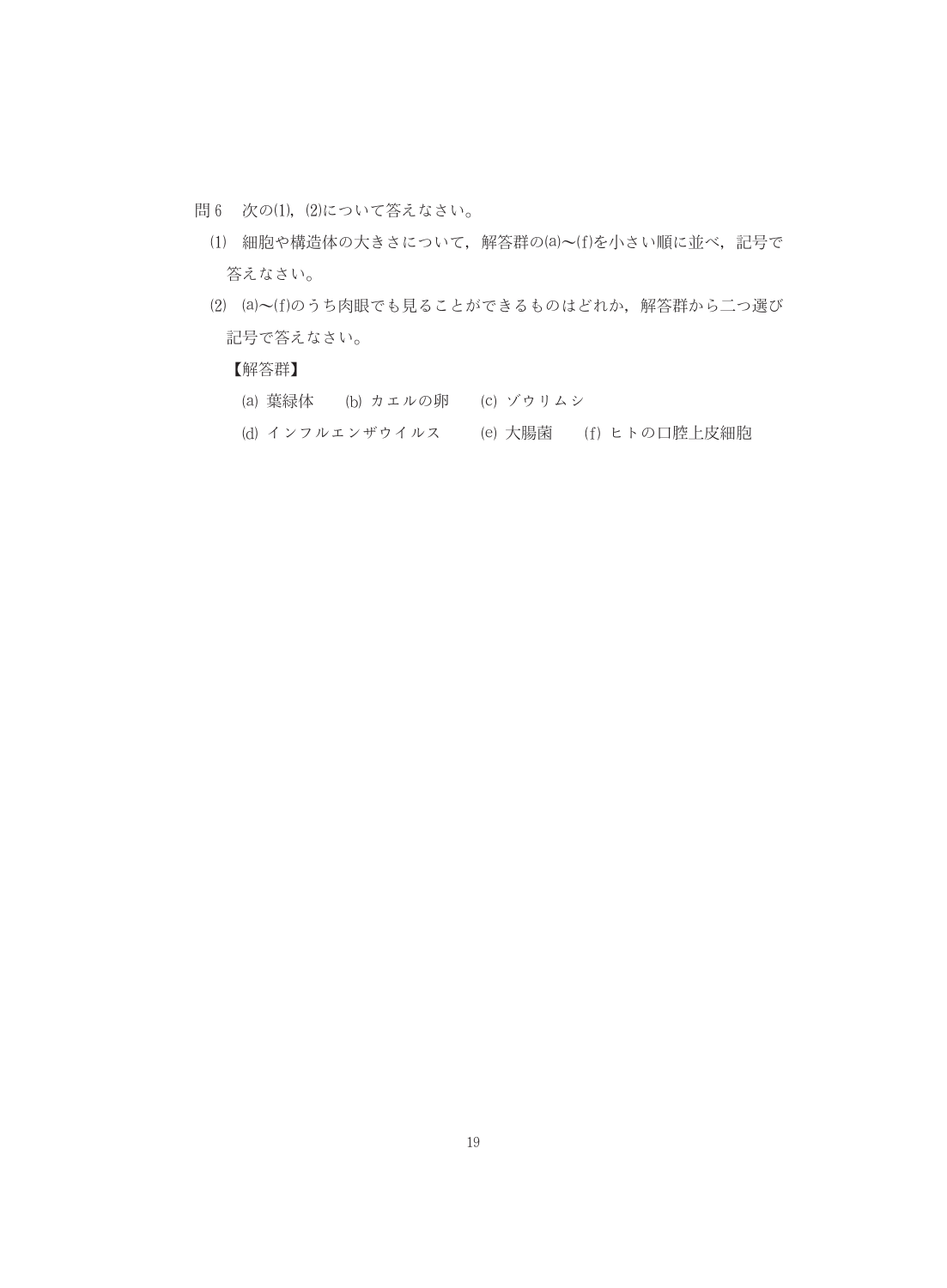次の文章を読み、下の問いに答えなさい。

 $\overline{2}$ 

淡水に生息する単細胞のゾウリムシでは、外界から絶えず水が浸入してくる。こ のため、 1 という細胞小器官で水を細胞外にくみ出し、細胞内の塩類濃度を 調節している。無脊椎動物のなかには、生活環境に応じた塩類濃度調節能力を発達 させた生き物もみられる。外洋に生息するケアシガニは体液の濃度が外液の塩類濃 度とほぼ等しいため、淡水中では生活できない。ミドリガニは海水と淡水が混ざり 合う | ② | と呼ばれる環境で生息しており、体内の水を排出し、外液から塩類を 吸収して体液の塩類濃度を調節している。海と川を行き来して生息するモクズガニ は、他のカニよりも体液の濃度調節能力が高い。このように、カニや魚類における 体液の濃度調節では、体液と外部環境である淡水や海水の間で、塩類の濃度の低 い方から高い方へ水の移動が起こるためである。

(22点)

- 問1  $\mathcal{L}$ ② | にあてはまる適切な語句は何か、答えなさい。
- |問2 図において, | 3 | ~ | 5 | にあてはまるカニの名称はどれか, 解答群 からそれぞれ一つ選び記号で答えなさい。



【解答群】

A モクズガニ B ケアシガニ C ミドリガニ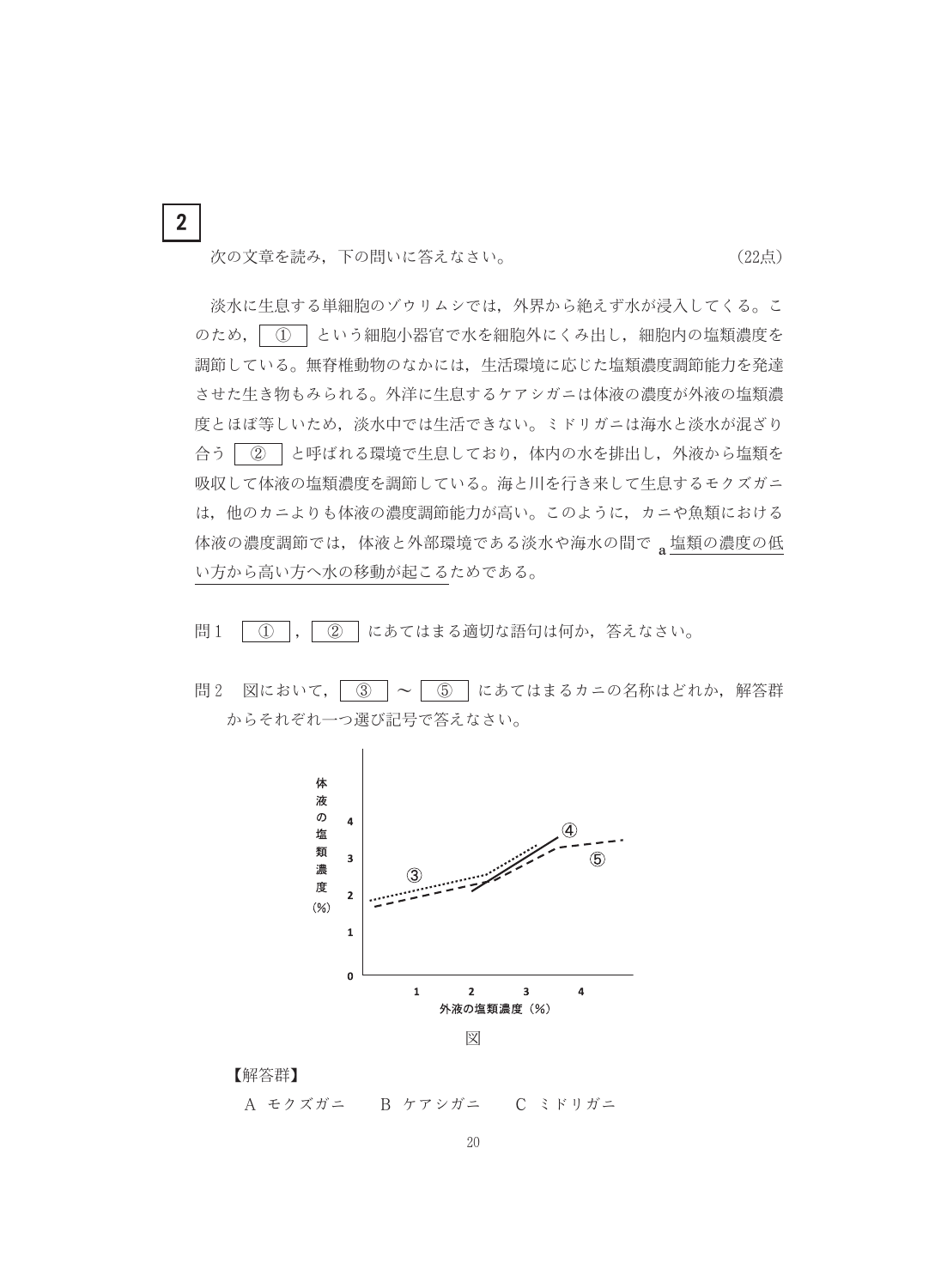- 問3 下線aについて、(ア)~(ウ)の問いに答えなさい。
	- (ア) 体液と外部環境との間において、分子やイオンなどが溶媒中に均一に広がろ うとする現象を何というか、答えなさい。
	- (イ) 濃度の異なる2つの溶液を半透膜で仕切ると、膜を透過して分子やイオンな どが広がる。この現象を何というか、答えなさい。
	- (ウ) 半透膜を透過して、低い濃度側から高い濃度側に分子やイオンなどが移動す ると、高い濃度側の溶液に圧力が加わる。この圧を何というか、答えなさい。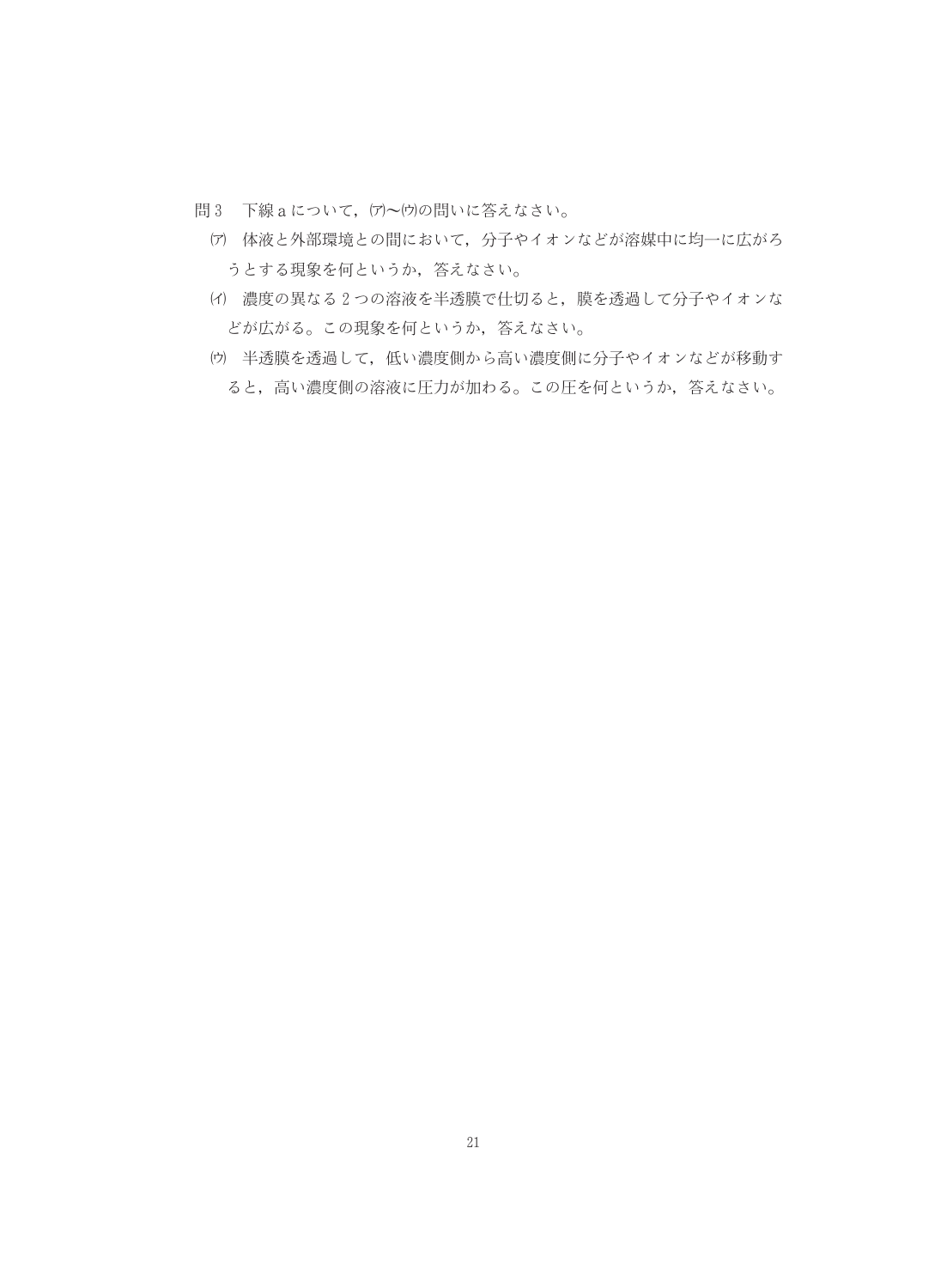次の文章を読み、下の問いに答えなさい。

 $\mathbf{3}$ 

(25点)

肺炎球菌にはさやをもつ病原性のS型菌と、さやをもたない非病原性のR型菌が ある。| (A) | は、、S型菌を加熱殺菌したものと生きたR型菌とを混ぜてマウスに 注射すると、マウスは発病して死に、その血液中から生きた | (1) | 型菌が見つか ることを発見した。その後, | (B) | らはS型菌の抽出液をR型菌に混ぜて培養す るとS型菌が出現すること、このとき、DNA分解酵素またはタンパク質分解酵素 で処理してから培養すると | (2) | で処理したときだけS型菌が出現しないことを 発見した。このような実験から、遺伝子の本体は | (3) | であることが強く示唆さ れた。

T2ファージは大腸菌に寄生する | (4) | の一種で | (3) | と | (5) | の殻からな る。 | (C) | と | (D) | は | (3) | と | (5) | を特殊な方法で標識したT2ファージ を使って次のような実験をした。標識したファージを大腸菌に感染させたところ, ファージは | (3) | だけを大腸菌内に侵入させ大腸菌内でファージの遺伝情報を合 成するとともに | (5) | の殻も合成し、多数の子ファージをつくることがわかった。

問1 文中の | (1) | ~ | (5) | に入る語句は何か, 解答群からそれぞれ一つ選び 記号で答えなさい。

#### 【解答群】

- (ア) DNA (イ) RNA (ウ) タンパク質 (エ) 糖鎖 (オ) S (力) R (キ) T (ク) ウイルス 仂 細胞 (コ)細菌 (サ) DNA分解酵素 (シ) RNA分解酵素 (ス) タンパク質分解酵素
- 問2 文中の | (A) | ~ | (D) | にあてはまる人物名を解答群からそれぞれ選び記 号で答えなさい。

## 【解答群】

(ア) チェイス (イ) グリフィス (ウ) ワトソン (エ)ハーシー (オ) メンデル (カ) エイブリー (キ) シャルガフ (ク) クリック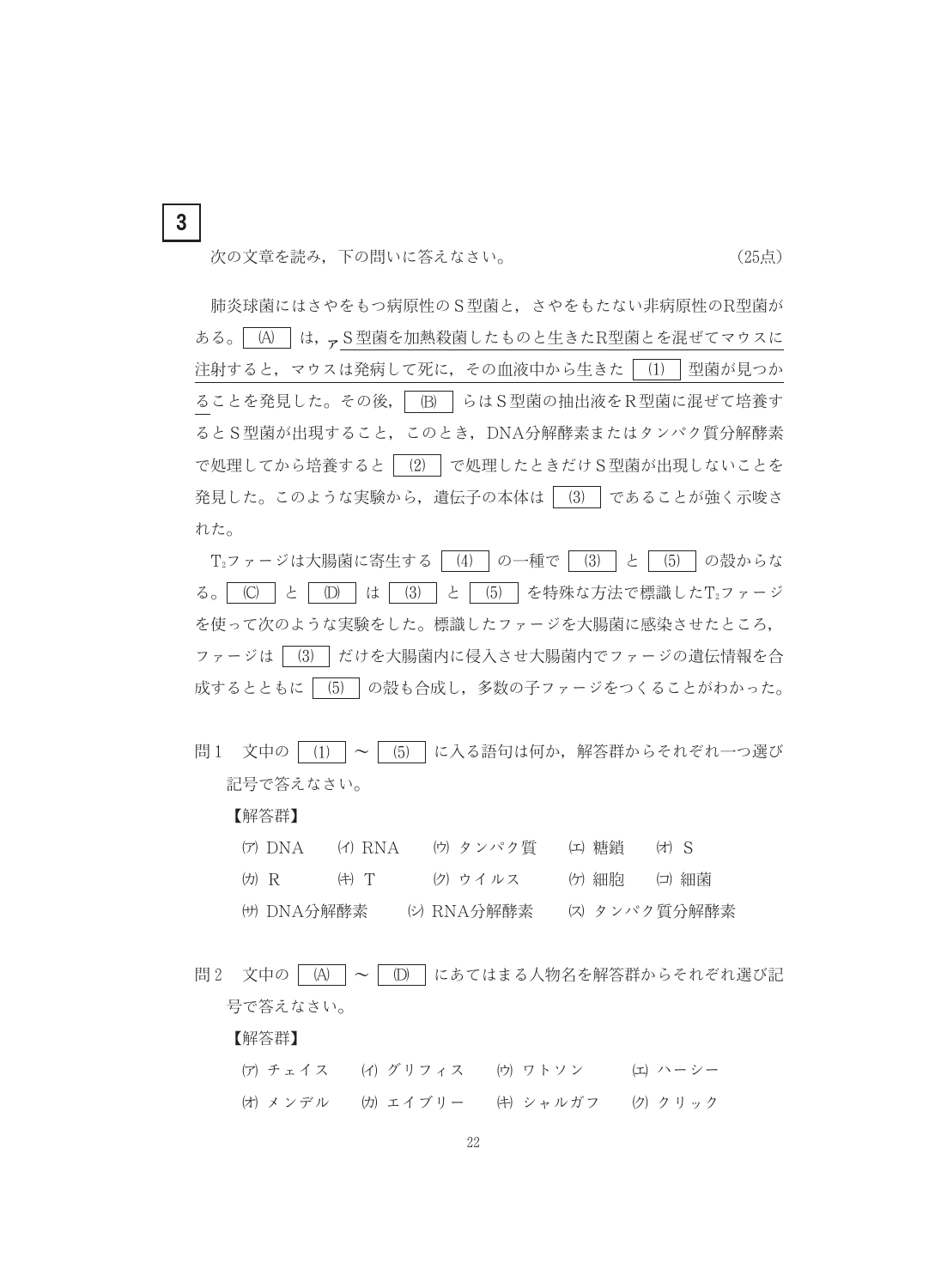- 問3 文中の下線アの現象から, (A) は「(b)型菌から(a)型菌に何らかの物質が 取り込まれ, (a)型菌が(b)型菌の性質をもつように変化した。」と考えた。(a), (b)には、それぞれRまたはSが入る。どちらか、答えなさい。
- 問4 文中の下線アのような現象を何というか、答えなさい。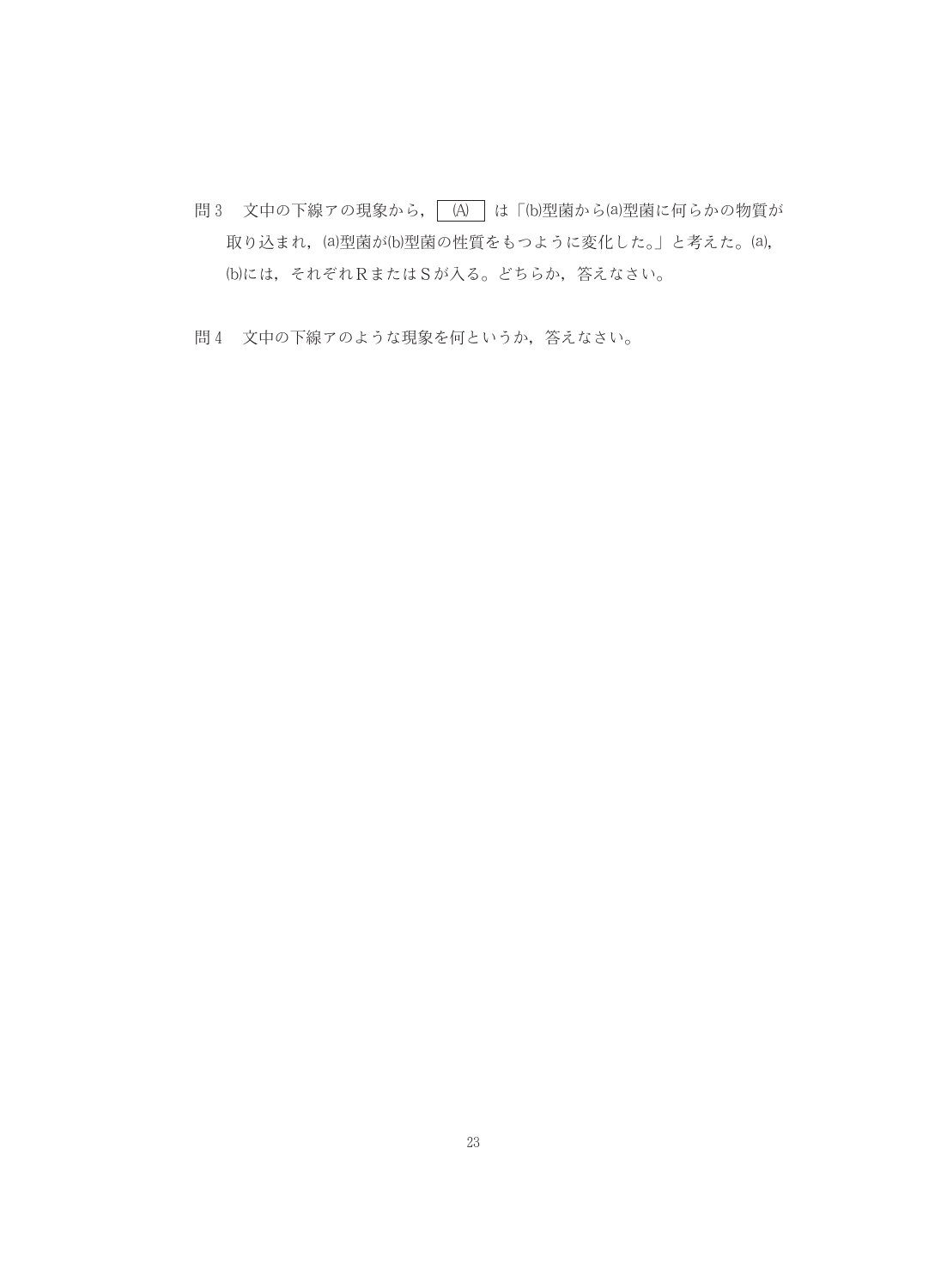次の文章を読み、下の問いに答えなさい。

(28点)

ヒトの肝臓は、消化器臓器の中で1.2~2.0kgと最大のもので、腹部の (a) に 位置する。肝臓に流入する血管は、消化管や脾臓からの静脈が合流した | (b) | と 肝臓自身を栄養する | (c) | である。肝臓は、約1mmの大きさの | (d) | と呼ば れる単位が集まって構成され、その中央を (e) という血管が集まって太い静脈 となり心臓へ戻る。また、<sub>ア</sub>古い赤血球のヘモグロビンを分解して [f] と呼ば れる物質を作り胆汁となって胆細管に放出する。さらに、ィ血糖濃度の調節, 血しょ う中のタンパク質の合成、、尿素の合成など生体内の化学工場として体内環境維持 に重要な役割をしている。

問1 文中の  $(a)$  ~  $(f)$  にあてはまる適切な語句は何か、解答群からそれ ぞれ一つ選び記号で答えなさい。

## 【解答群】

 $\overline{\mathbf{4}}$ 

| ① アドレナリン  | ② 肝静脈  | ③ 肝動脈   | 4 中心静脈 |
|-----------|--------|---------|--------|
| (5) ビリルビン | ⑹ 左上部  | (7) 右上部 | 8 肝門脈  |
| ⑨ 肝小葉     | ⑾ デンプン |         |        |

- 問2 下線アについて、以下の説明で正しいものには〇、誤っているものには×を 解答欄に記入しなさい。
	- (1) 胆汁は、脂肪の吸収を促進する
	- (2) 胆汁は、すい臓に排出される
	- (3) 胆のうは、食物が胃に入ると収縮する
	- (4) ヘモグロビンが分解された時にできる鉄イオンは、肝臓で貯蔵される